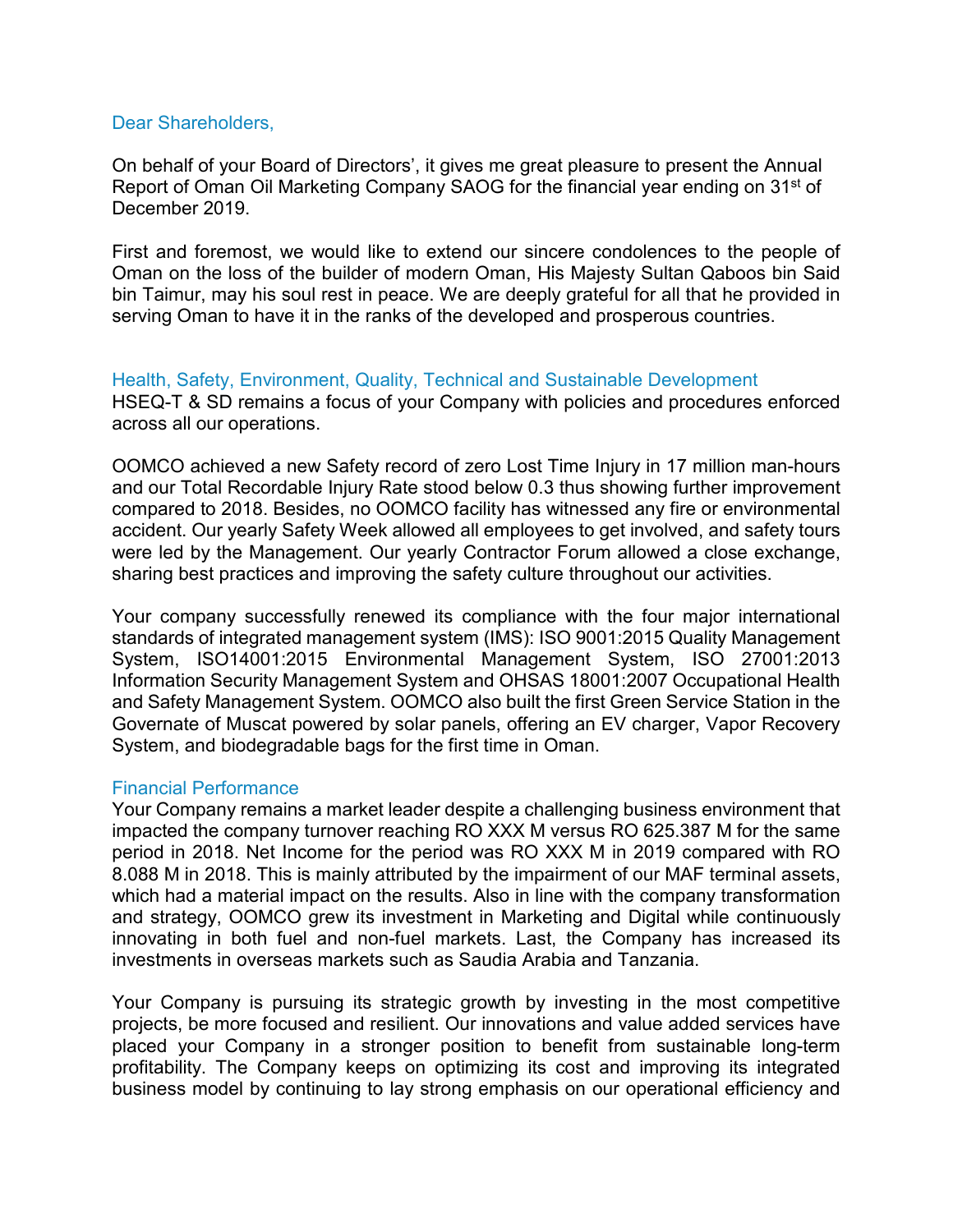gain significant productivity across the network. The Company's financial position remained healthy with total assets as of 31 December 2019 are RO xx M. The Company spent a total of RO xx M on capital expenditure financed solely by internally generated funds.

Retail Business continues to be the growth engine of your Company. Action plans have been geared towards our network expansion by increasing our market share and upgrading our offerings to delight all customers. The Company added 13 new service stations while bringing our total number of sites to 224 while leading the fuel market in both number and sales revenue. Best performance fuel "Ultimax 98" is a real success and offering the highest octane in Oman. Our service stations offer a full array of fuel and non-fuel products and services while introducing an innovative and original offering. Your Company has introduced an original concept with the first MEGA service station (10,000 m2) at SQU. The Company is also the only fuel Marketer present on Al Batina Expressway with 4 mobile service stations.

Your Company's focus on the customer experience while targeting full convenience is gaining ground: we are transforming our service stations into one-stop-shops with a very diverse range of products and services. After introducing "Café Amazon" in 2018, the Company is introducing another two international franchises with "Debonairs Pizza" and "Steers Burgers" in selected locations; in addition, our Ahlain convenience stores, Optimo Car Care Centers and enhanced Ahlain Cafés have all created an impact while enhancing the entire customer experience at OOMCO. A recent customer survey showed our brand leading the fuel market in Oman and most innovative. The Company is continuously exploring new activities to develop business sustainably and improve the retail network offerings.

Despite intense competition, our Commercial Business witnessed strong growth and increased market share in its 2019 volumes compared to 2018, . Business continued to focus on enhancing delivery efficiency, alliances and offering solutions to customers through technological innovations like our "Mobile Fuel Station" and dedicated services. The Company is exploring further opportunities to scale higher by capitalizing on new development projects especially in newly identified economic zones. We will keep on using innovative technology to design the best solutions and tools for the benefit of all stakeholders.

Our Aviation business was able to sustain despite several challenges in 2019. Most our major airline contracts were retained and we managed to secure additional business with Salam Air at the Muscat International Airport and Sohar.

Our Lubricants business has seen its performance improve over 2019. Our own lubricants brand Oman Oil has progressed by 36% in sales volume compared to 2018. The brand is well perceived in the Middle East and the Northern African region: it is regarded as quality and service oriented. It has successfully penetrated new countries. A set of promotions and advertising campaigns are in the pipeline to further enhance and promote the Oman Oil brand in Africa and Asian regions.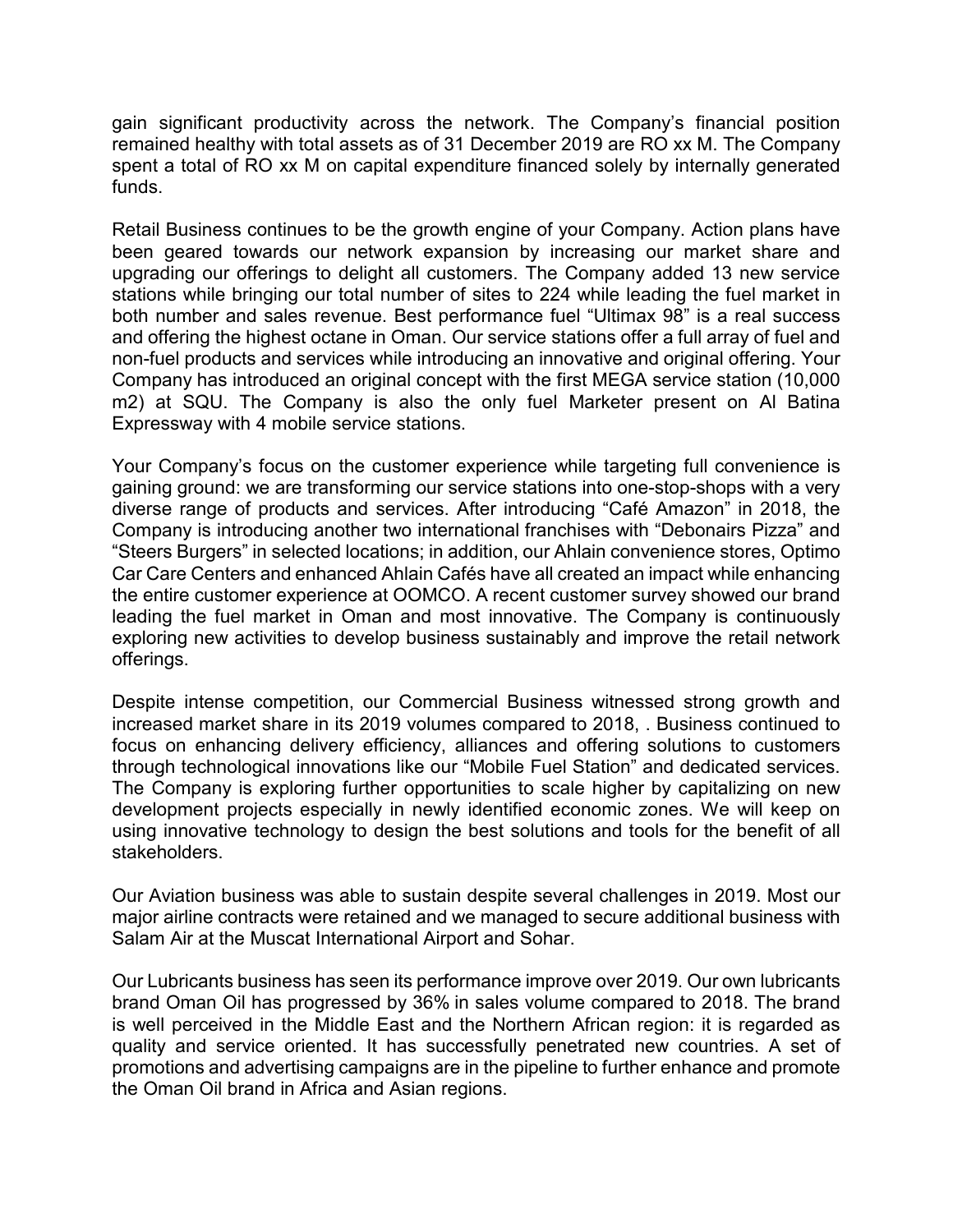Our Marine Business focuses on widening the customer base in all ports. The Company is advancing the development of a bunkering terminal and ancillary facilities at the Port of Duqm: the project is in its construction stage, and expected to start operations in the 1<sup>st</sup> quarter of 2021. The terminal will provide heavy fuel oil and marine diesel oil as well as marine lubricants to ships calling at the port and its surrounding waters.

The Board of Directors recommends a final dividend of 60 baiza per share for the financial year 31 December 2019, subject to approval by the Shareholders at the Annual General Meeting.

### Human Resources

Human Resources are the main assets of your Company, we believe that great companies are built by great people. OOMCO continues to invest in human capital through continuous trainings, a specific mentorship program and development of in-house capabilities through team building and an innovation contest. This has made your Company one of the preferred employers in Oman.

OOMCO has implemented a new strategy in human resource's talent management and development, which has proved to enhance employees' engagement and loyalty. OOMCO achieved an Omanisation ratio of 84% without compromise on the quality of service provided to customers: this is a significant achievement considering that the field requires staff with very specific skills to serve a wide spectrum of customers across the retail network. OOMCO has also created its own training Academy and an Innovation Laboratory, in complete alignment with its core values.

# Corporate Social Responsibility

As part of its CSR strategy, your Company celebrated "Tasweik" initiative which focuses on strengthening the branding arms of SMEs in collaboration with Al Raffd Fund. Also, OOMCO has launched a campaign to promote the culture of giving in the community by donating 10% of Ahlain selected shops to charity. In addition, and as part of its commitment to create initiatives enhancing the capabilities of local talents, OOMCO signed an agreement with Sultan Qaboos University to sponsor three postgraduate students within the college of Economic and Political Science for three years. Besides, the "Road Safety Village" is one of OOMCO CSR initiatives in 2019 to raise awareness among children and their families on road safety and the importance of seatbelts. Furthermore, in collaboration with Ministry of Technology and Communication as well as Public Authority for Craft Industries, OOMCO launched Herfaty initiative aimed at empowering Oman's craftspeople in digital marketing: 100 craftspeople were selected in receiving a training in design and editing, to market their products professionally and utilizing social platforms better. Last, the Company provided specialized equipment (smart hearing aid devices, wheelchairs and customized spectacles) to students with special needs: this has been accompanied with a Communication Training Program for the families of the students, educating them in sign language and methods for a better communication with those children.